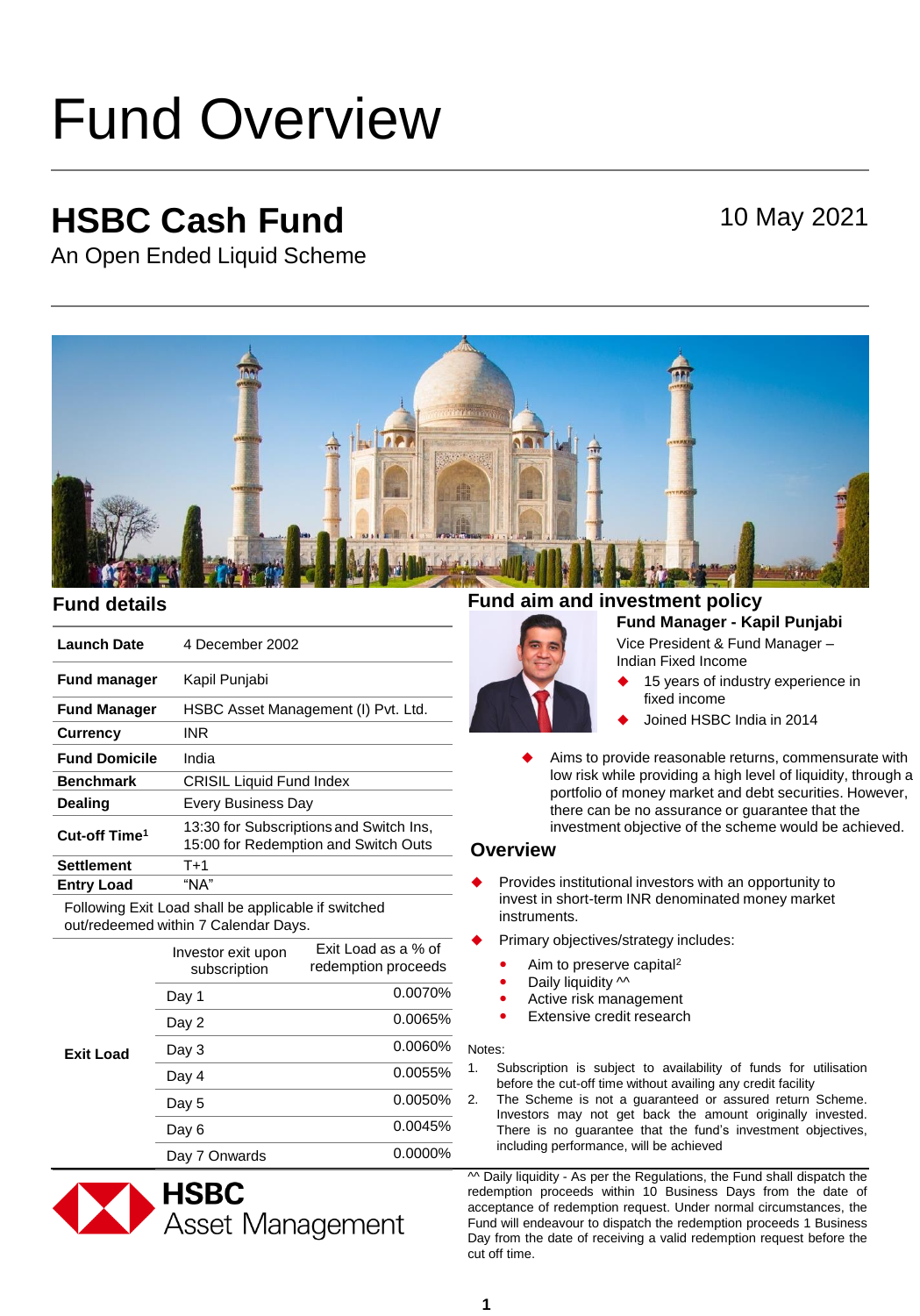#### **Portfolio characteristics**

| Yield to Maturity <sup>2</sup>                  | 3.30%       |
|-------------------------------------------------|-------------|
| Current AUM (~INR m)                            | 35532.3     |
| Current WAM <sup>3</sup>                        | $0.11$ year |
| Maximum WAM <sup>3</sup>                        | 91 days     |
| <b>Maximum Maturity</b>                         | 91 days     |
| Minimum Overnight Liquidity                     | 20%         |
| Maximum Issuer concentration banks/corporates 1 | 10%/5%      |

| <b>Fund Information</b> | <b>Features</b> |
|-------------------------|-----------------|
| <b>Current NAV</b>      | INR 2,043.6301  |
| <b>Settlement Date</b>  | $T + 1^6$       |

| <b>Fund Name</b>                             | <b>Total Expense Ratio (TER)</b><br>(as of 30 April 2021) | <b>Minimum Application</b><br>Amount (Rs) | <b>Minimum Redemption/</b><br><b>Switch Account (Rs)</b> |
|----------------------------------------------|-----------------------------------------------------------|-------------------------------------------|----------------------------------------------------------|
| HCF (Other than<br>Direct plan) <sup>5</sup> | $0.21\%$ <sup>4</sup>                                     | 5.000                                     | 1.000                                                    |
| <b>HCF Direct Plan</b>                       | $0.12\%$ <sup>4</sup>                                     | 5.000                                     | 1.000                                                    |

HSBC Mutual Fund/HSBC Asset Management (India) Private Limited would update the current expense ratios (TER) on its website at least three working days prior to the effective date of the change. Details of such changes can be referred on the following link under the Daily TER section:<https://www.assetmanagement.hsbc.co.in/en/mutual-funds>

Source: HSBC Global Asset Management, data as of 30 April 2021

#### Notes:

- 1. Subject to change without notice.
- 2. YTM based on investment amount<br>3. The Weighted Average Maturity (W
- 3. The Weighted Average Maturity (WAM) of the fund<br>4. TER is annualized and Includes GST on Investment 4. TER is annualized and Includes GST on Investment Management fees<br>5. Continuing plans
- 
- 5. Continuing plans<br>6. As per the local re As per the local regulations, the fund shall dispatch the redemption proceeds within 10 business days from the date of acceptance of redemption request. Under normal circumstances, the Fund will endeavour to dispatch the redemption proceeds within 1 business day from the date of receiving redemption request.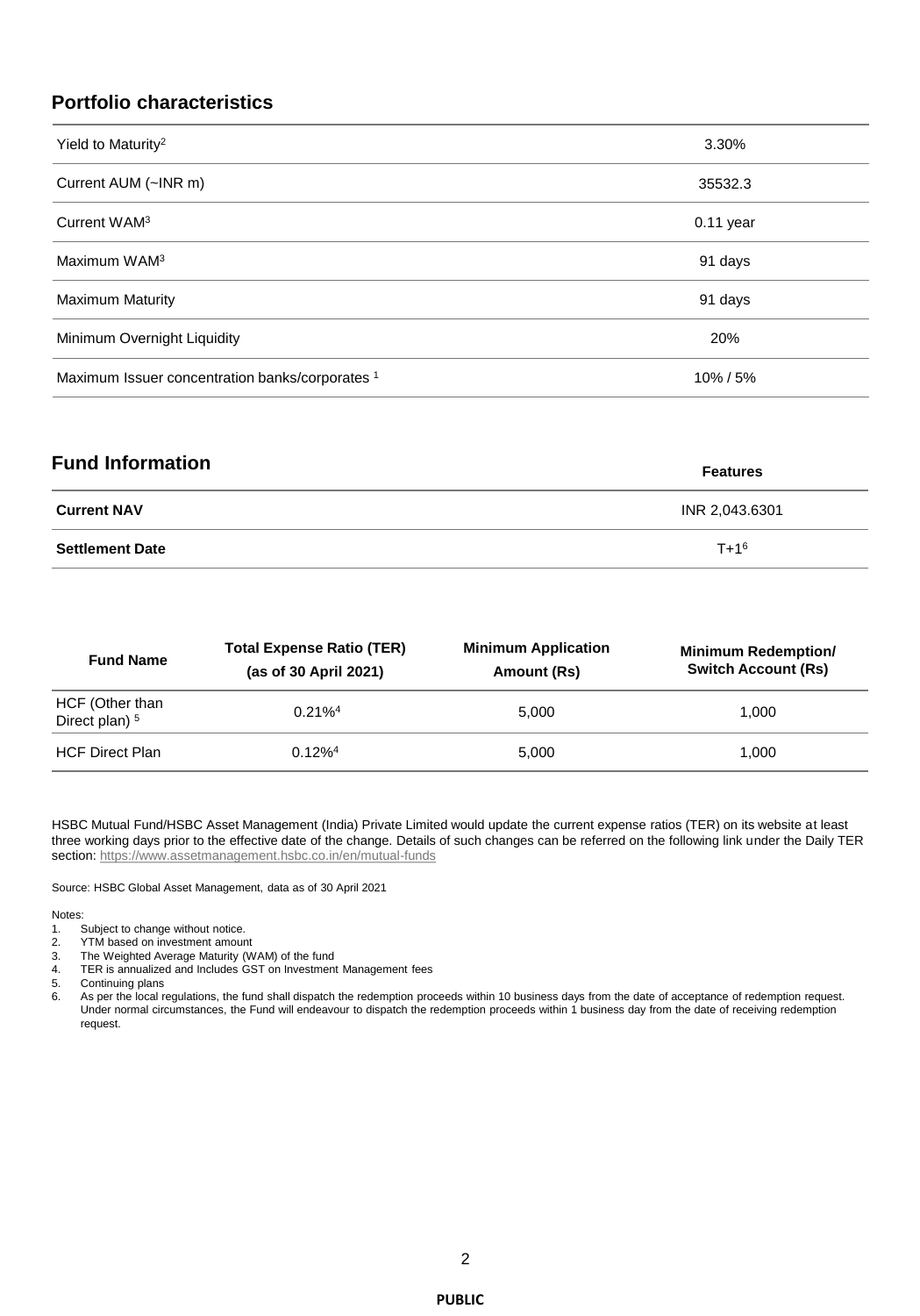#### **Portfolio Compositions<sup>1</sup>**

#### **Credit Quality Mix – local\* credit rating agencies' short-term ratings**

#### **Instrument Mix**



#### **Top 10 issuers/counterparties % NAV**

| <b>I UP TO ISSUEI S/UULIIIEI PALLIES</b> | $\sqrt{2}$ IVAV |
|------------------------------------------|-----------------|
| 364 DAYS TBILL RED 27-05-2021            | 15.44%          |
| 91 DAYS TBILL RED 03-06-2021             | 10.52%          |
| Bank of Baroda                           | 9.81%           |
| <b>Hindustan Petroleum Corporation</b>   | 9.81%           |
| 364 DAYS TBILL RED 17-06-2021            | 7.01%           |
| 364 DAYS TBILL RED 03-06-2021            | 6.31%           |
| <b>ICICI Securities</b>                  | 4.21%           |
| <b>Kotak Securities</b>                  | 4.21%           |
| <b>HDFC Securities</b>                   | 4.21%           |
| 91 DAYS TBILL RED 29-07-2021             | 4.19%           |
|                                          |                 |

#### **Investment process and team**

Our investment process is active, fundamental and value driven. It combines qualitative top-down analysis of macroeconomic and market dynamics, with structured bottom-up research into individual bond issuers and fixed income securities. While investment decisions are taken locally to ensure focus and accountability, our portfolio managers in India are able to access the expertise and experience of our investment professionals worldwide in order to gain a truly global perspective.

The Fund is managed in India by Kapil Punjabi, who has over 15 years of investment experience. The team in India benefits from the broader HSBC Global Asset Management Liquidity team which manages over USD126.8 billion<sup>2</sup> in money market assets across 11 currencies globally.

Notes:

- \* The rating mentioned above refers to the local credit rating in India. The rating criteria and methodology used by Indian local rating agencies may be different from those adopted by most of the established international credit rating agencies. Therefore, the Indian local credit rating system may not provide an equivalent standard for comparison with securities rated by international credit rating agencies.
- 1. Subject to change without notice.

2. Data as at September 2020

Source: HSBC Global Asset Management, All data as on 30 April 2021 except otherwise mentioned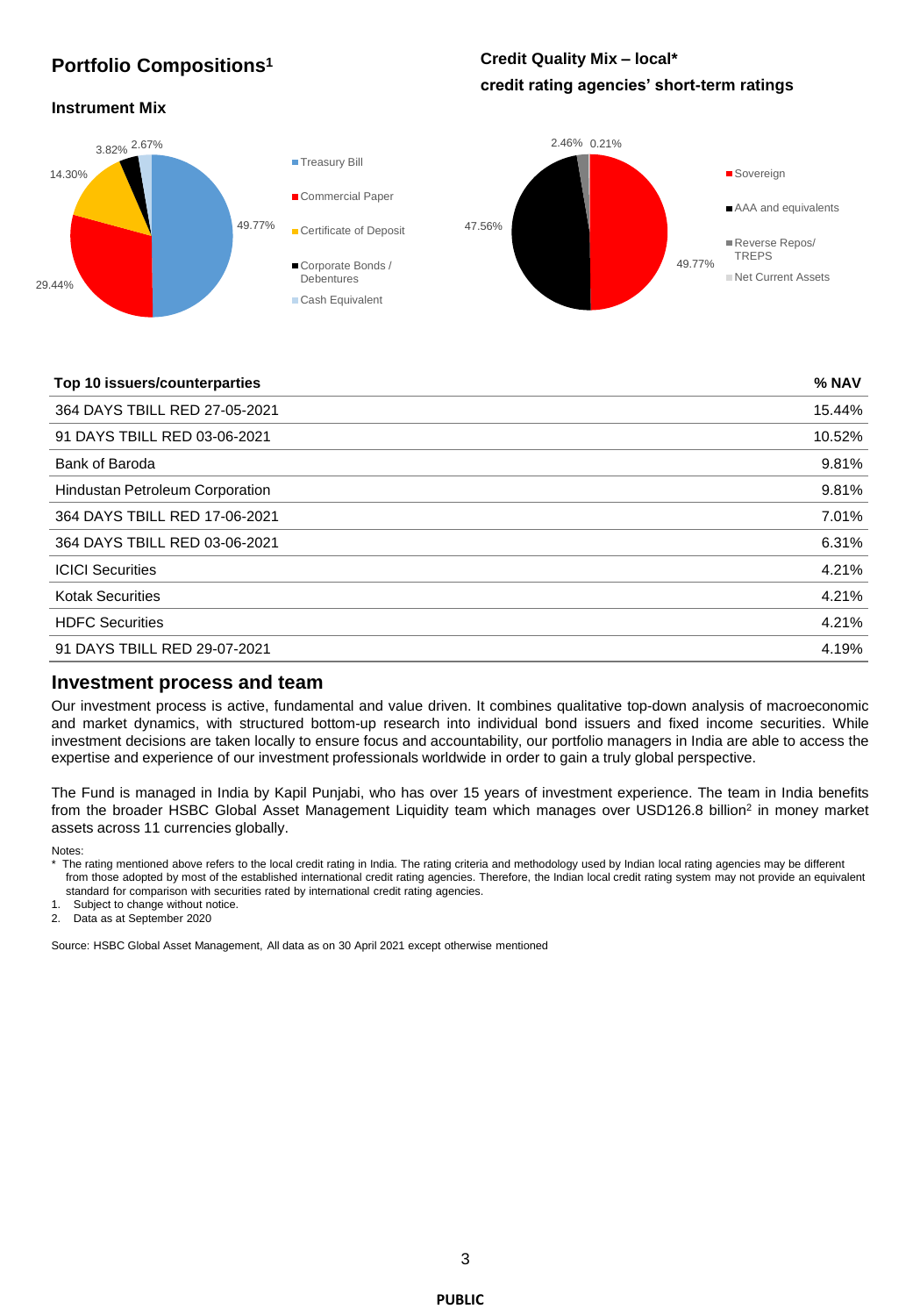#### **Funds Managed by Kapil Punjabi (Total Schemes Managed 8)**

| <b>HSBC Cash Fund 1</b>                                      |        |                              |         |                                      |         |      |                |                       |         |                       |         |                              |                             |        |              |
|--------------------------------------------------------------|--------|------------------------------|---------|--------------------------------------|---------|------|----------------|-----------------------|---------|-----------------------|---------|------------------------------|-----------------------------|--------|--------------|
| <b>Fund / Benchmark</b><br>(Value of ₹10,000 invested)       | 7 Days |                              | 15 Days |                                      | 30 Days |      | 1 Year         |                       | 3 Years |                       | 5 Years |                              | <b>Since Inception</b>      |        | Inceptio     |
|                                                              | in ₹   | <b>Amount Returns</b><br>(%) | in ₹    | Amount Returns Amount Returns<br>(%) | in ₹    | (%)  | Amount<br>in ₹ | Returns Amount<br>(%) | in ₹    | <b>Returns</b><br>(%) | in ₹    | <b>Amount Returns</b><br>(%) | <b>AmountReturns</b><br>in₹ | $(\%)$ | <b>Date:</b> |
| <b>HSBC Cash Fund</b>                                        | 10,006 | 2.99                         | 10.013  | 3.13                                 | 10.026  | 3.11 | 10.331         | 3.31                  | 11.776  | 5.58                  | 13.463  | 6.12                         | 20,431                      | 7.44   | ءِ           |
| <b>Scheme Benchmark (CRISIL</b><br><b>Liquid Fund Index)</b> | 10.007 | 3.47                         | 10.015  | 3.55                                 | 10.030  | 3.61 | 10.395         | 3.95                  | 11.894  | 5.93                  | 13,603  | 6.34                         | 20.488                      | 7.47   | ခွ<br>õ      |
| <b>Additional Benchmark</b><br>(CRISIL91DavT-BillIndex)*     | 10,007 | 3.62                         | 10.015  | 3.54                                 | 10.032  | 3.84 | 10.353         | 3.53                  | 11.786  | 5.61                  | 13.361  | 5.96                         | 19.797                      | 7.10   | ន            |
| <b>Additional Benchmark</b><br>(CRISIL1YearT-BillIndex)*     | 10,006 | 3.31                         | 10.013  | 3.23                                 | 10.035  | 4.28 | 10.031         | 3.73                  | 10.053  | 6.46                  | 10,053  | 6.43                         | 19.641                      | 7.01   |              |

Past performance may or may not be sustained in the future. The said Fund is managed by Kapil Punjabi Effective (14 March 2014)

#### **Funds Managed by Kapil Punjabi (Total Schemes Managed 8)**

| <b>HSBC Overnight Fund</b>                                         |           |                          |           |                       |           |                       |                        |                       |              |
|--------------------------------------------------------------------|-----------|--------------------------|-----------|-----------------------|-----------|-----------------------|------------------------|-----------------------|--------------|
| <b>Fund / Benchmark</b><br>(Value of ₹10,000 invested)             | 1 Year    |                          | 3 Years   |                       | 5 Years   |                       | <b>Since Inception</b> |                       |              |
|                                                                    | Amount in | <b>Returns</b><br>$(\%)$ | Amount in | <b>Returns</b><br>(%) | Amount in | <b>Returns</b><br>(%) | Amount in              | <b>Returns</b><br>(%) | ğion<br>Date |
| <b>HSBC Overnight Fund</b>                                         | 10.297    | 2.97                     | <b>NA</b> | <b>NA</b>             | <b>NA</b> | <b>NA</b>             | 10.755                 | 3.82                  | n<br>ž       |
| <b>Scheme Benchmark (CRISIL Overnight</b><br>Index)                | 10.313    | 3.13                     | <b>NA</b> | <b>NA</b>             | <b>NA</b> | <b>NA</b>             | 10.790                 | 3.99                  | ᄛ<br>$\circ$ |
| Additional Benchmark (Nifty 1D Rate Index)*                        | 10,313    | 3.13                     | <b>NA</b> | <b>NA</b>             | <b>NA</b> | <b>NA</b>             | 10.790                 | 3.99                  |              |
| Additional Benchmark (CRISIL 1 Year T-Bill<br>$Index$ <sup>*</sup> | 10.373    | 3.73                     | <b>NA</b> | <b>NA</b>             | <b>NA</b> | <b>NA</b>             | 11.195                 | 5.97                  |              |

Past performance may or may not be sustained in the future.

The said Fund is managed by Kapil Punjabi Effective (22 May 2019)

| <b>Funds Managed by Kapil Punjabi (Total Schemes Managed 8)</b>         |           |                   |           |                |           |                |                        |                    |        |  |
|-------------------------------------------------------------------------|-----------|-------------------|-----------|----------------|-----------|----------------|------------------------|--------------------|--------|--|
| <b>HSBC Ultra Short Duration Fund</b>                                   |           |                   |           |                |           |                |                        |                    |        |  |
| <b>Fund / Benchmark</b><br>(Value of ₹10,000 invested)                  | 1 Year    |                   |           | 3 Years        |           | 5 Years        | <b>Since Inception</b> |                    | ह<br>ō |  |
|                                                                         | Amount in | Returns<br>$(\%)$ | Amount in | Returns<br>(%) | Amount in | Returns<br>(%) | Amount in              | Returns<br>$(\% )$ | ま<br>o |  |
| <b>HSBC Ultra Short Duration Fund</b>                                   | 10,460    | 4.60              | <b>NA</b> | <b>NA</b>      | <b>NA</b> | <b>NA</b>      | 10,612                 | 4.86               | ន      |  |
| Scheme Benchmark (CRISIL Ultra<br><b>Short Term Debt Index)</b>         | 10,529    | 5.29              | <b>NA</b> | <b>NA</b>      | <b>NA</b> | <b>NA</b>      | 10,702                 | 5.57               | 20     |  |
| <b>Additional Benchmark (NIFTY Ultra</b><br>Short Duration Debt Index)* | 10,469    | 4.69              | <b>NA</b> | <b>NA</b>      | <b>NA</b> | <b>NA</b>      | 10,640                 | 5.08               |        |  |
| <b>Additional Benchmark (CRISIL 1 Year</b><br>T-Bill Index)*            | 10,373    | 3.73              | <b>NA</b> | <b>NA</b>      | <b>NA</b> | <b>NA</b>      | 10,673                 | 5.33               |        |  |

Past performance may or may not be sustained in the future.

The said Fund is managed by Kapil Punjabi Effective (29 January 2020)

Past performance may or may not be sustained in the future. Refer note below.

Pursuant to the circular issued by SEBI on 'Categorization and Rationalization of the Schemes, there has been change in the fundamental attribute(s) of the aforesaid scheme(s) effective Mar 14, 2018.

\*Additional benchmark as per SEBI circular no. SEBI/HO/IMD/DF2/CIR/P/2021/024 dated March 04, 2021

<sup>1</sup> Pursuant to SEBI circular dated Sept 13, 2012, certain Plans / Options within the schemes have been discontinued to comply with a single plan structure. Since there was no continuous NAV history available for the surviving Plan prior to 19 May 2011, returns since the said date have been considered for calculating performance. The inception date of HSBC Cash Fund however is 4 December 2002.

The performance details provided herein are of other than Direct Plan - Growth Option. Returns on Rs 10,000 are point-to-point returns for the specific time period, invested at the start of the period. The returns for the respective periods are provided as on last available NAV of March 2021 for the respective Schemes. Returns 1 year and Above are Compounded Annualised. Load is not taken into consideration for computation of performance. Different plans shall have a different expense structure. The expenses of the Direct Plan under the Scheme will be lower to the extent of the distribution expenses / commission charged to the Other than Direct Plan. The performance data of the scheme(s) managed by the respective Fund Manager which has/have not completed 6 months is not provided. Considering the varying maturities of the close ended schemes, the performance of close-ended schemes is not provided as it is strictly not comparable with that of open ended schemes.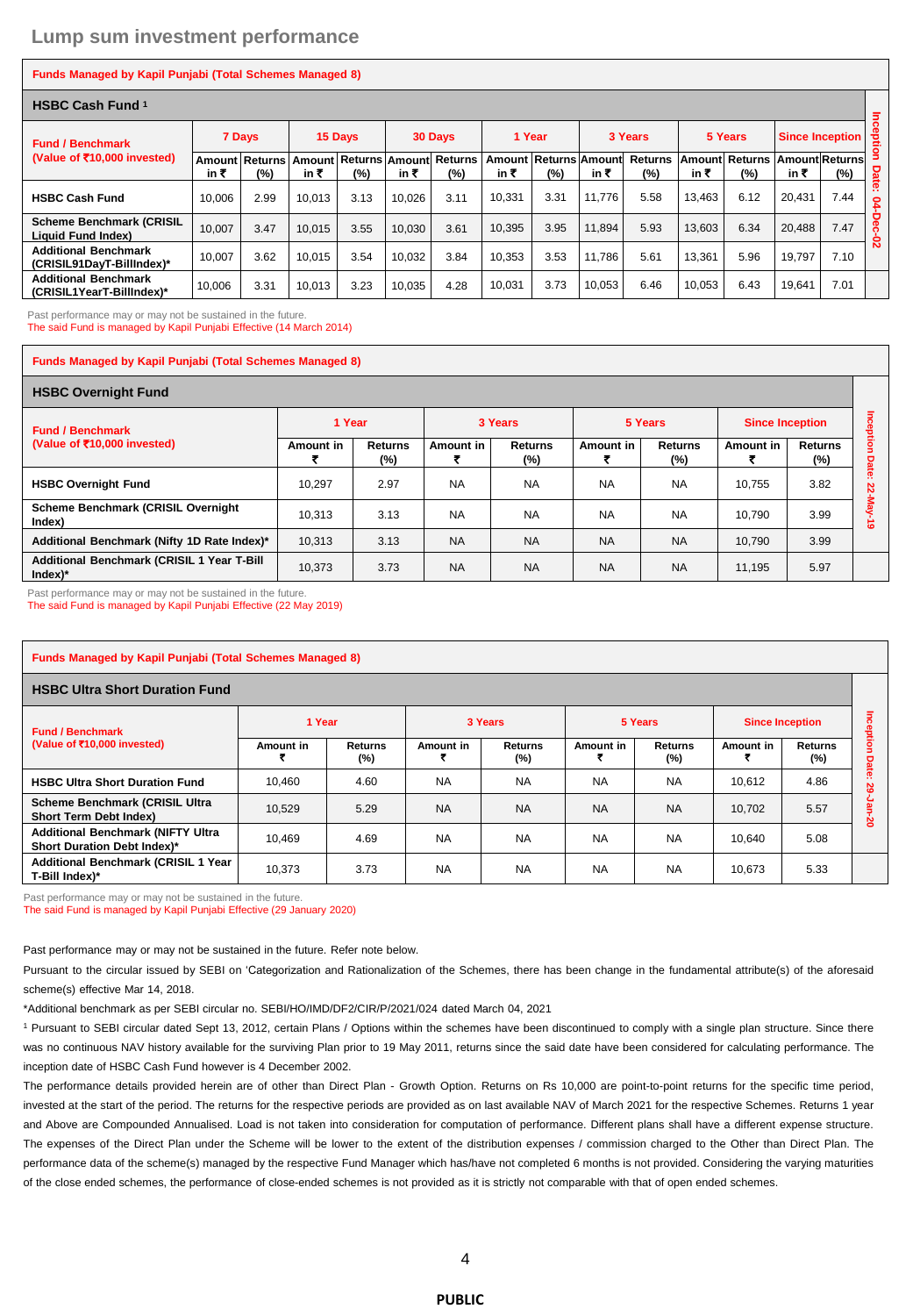#### **Funds Managed by Kapil Punjabi (Total Schemes Managed 8)**

| <b>HSBC Debt Fund</b>                                                |           |                          |           |                          |           |                       |                        |                       |        |
|----------------------------------------------------------------------|-----------|--------------------------|-----------|--------------------------|-----------|-----------------------|------------------------|-----------------------|--------|
| <b>Fund / Benchmark</b><br>(Value of ₹10,000 invested)               | 1 Year    |                          | 3 Years   |                          | 5 Years   |                       | <b>Since Inception</b> |                       |        |
|                                                                      | Amount in | <b>Returns</b><br>$(\%)$ | Amount in | <b>Returns</b><br>$(\%)$ | Amount in | <b>Returns</b><br>(%) | Amount in              | <b>Returns</b><br>(%) | g<br>o |
| <b>HSBC Debt Fund</b>                                                | 10,435    | 4.35                     | 12.643    | 8.10                     | 13.725    | 6.53                  | 34,548                 | 6.97                  | ate:   |
| <b>Scheme Benchmark (CRISIL</b><br><b>Composite Bond Fund Index)</b> | 10.781    | 7.81                     | 13.229    | 9.74                     | 15.092    | 8.57                  | 35.450                 | 7.12                  | ន      |
| <b>Additional Benchmark (CRISIL 10)</b><br>year Gilt Index) *        | 10.438    | 4.38                     | 13.114    | 9.42                     | 14.229    | 7.30                  | 30.936                 | 6.33                  |        |

Past performance may or may not be sustained in the future.

The said Fund is managed by Kapil Punjabi Effective (18 February 2019)

| <b>Funds Managed by Kapil Punjabi (Total Schemes Managed 8)</b>    |           |                          |           |                       |           |                       |                        |                          |     |  |
|--------------------------------------------------------------------|-----------|--------------------------|-----------|-----------------------|-----------|-----------------------|------------------------|--------------------------|-----|--|
| <b>HSBC Low Duration Fund 3</b>                                    |           |                          |           |                       |           |                       |                        |                          |     |  |
| <b>Fund / Benchmark</b><br>(Value of ₹10,000 invested)             | 1 Year    |                          | 3 Years   |                       | 5 Years   |                       | <b>Since Inception</b> |                          |     |  |
|                                                                    | Amount in | <b>Returns</b><br>$(\%)$ | Amount in | <b>Returns</b><br>(%) | Amount in | <b>Returns</b><br>(%) | Amount in              | <b>Returns</b><br>$(\%)$ | Dat |  |
| <b>HSBC Low Duration Fund</b>                                      | 10.296    | 2.96                     | 10.633    | 2.06                  | 12.093    | 3.87                  | 16.264                 | 5.83                     |     |  |
| <b>Scheme Benchmark (CRISIL Low</b><br><b>Duration Debt Index)</b> | 10.653    | 6.53                     | 12.471    | 7.61                  | 14.422    | 7.59                  | 19.779                 | 8.27                     |     |  |
| <b>Additional Benchmark (CRISIL 1 Year</b><br>T-Bill Index) *      | 10.373    | 3.73                     | 12.074    | 6.46                  | 13,661    | 6.43                  | 17,717                 | 6.89                     | ႜ   |  |

Past performance may or may not be sustained in the future.

The said Fund is managed by Kapil Punjabi Effective (18 October 2014)

Past performance may or may not be sustained in the future. Refer note below.

\*Additional benchmark as per SEBI circular no. SEBI/HO/IMD/DF2/CIR/P/2021/024 dated March 04, 2021

Pursuant to the circular issued by SEBI on 'Categorization and Rationalization of the Schemes, there has been change in the fundamental attribute(s) of the aforesaid scheme(s) effective Mar 14, 2018.

<sup>3</sup> Pursuant to SEBI circular dated Sept 13, 2012, certain Plans / Options within the schemes have been discontinued to comply with a single plan structure. Since there was no continuous NAV history available for the surviving Plan prior to 1 October 2012, returns since the said date have been considered for calculating performance. The inception date of HSBC Low Duration Fund however is 17 October 2006.

The performance details provided herein are of other than Direct Plan - Growth Option. Returns on Rs 10,000 are point-to-point returns for the specific time period, invested at the start of the period. The returns for the respective periods are provided as on last available NAV of March 2021 for the respective Schemes. Returns 1 year and Above are Compounded Annualised. Load is not taken into consideration for computation of performance. Different plans shall have a different expense structure. The expenses of the Direct Plan under the Scheme will be lower to the extent of the distribution expenses / commission charged to the Other than Direct Plan. The performance data of the scheme(s) managed by the respective Fund Manager which has/have not completed 6 months is not provided. Considering the varying maturities of the close ended schemes, the performance of close-ended schemes is not provided as it is strictly not comparable with that of open ended schemes.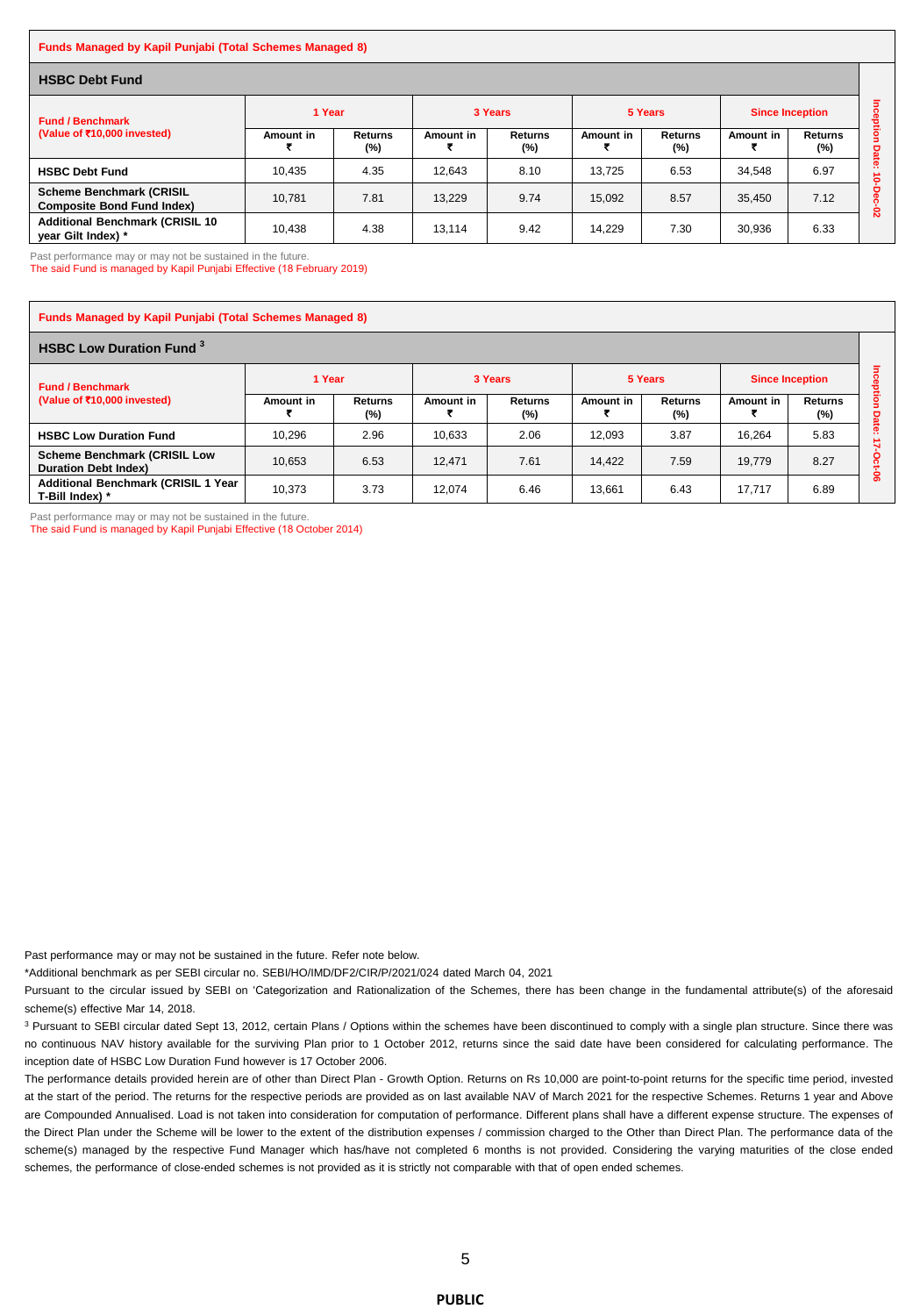#### **Lump sum investment performance**

#### **Funds Managed by Kapil Punjabi (For Debt Portion) (Total Schemes Managed 8) Funds Managed by Gautam Bhupal (For Equity portion) (Total Schemes Managed 7)**

| <b>HSBC Regular Savings Fund</b>                       |                  |                       |           |                   |           |                          |                        |                       |     |
|--------------------------------------------------------|------------------|-----------------------|-----------|-------------------|-----------|--------------------------|------------------------|-----------------------|-----|
| <b>Fund / Benchmark</b><br>(Value of ₹10,000 invested) | 1 Year           |                       | 3 Years   |                   | 5 Years   |                          | <b>Since Inception</b> |                       | ន្ល |
|                                                        | <b>Amount in</b> | <b>Returns</b><br>(%) | Amount in | Returns<br>$(\%)$ | Amount in | <b>Returns</b><br>$(\%)$ | Amount in              | <b>Returns</b><br>(%) | o   |
|                                                        |                  |                       |           |                   |           |                          |                        |                       | eig |
| <b>HSBC Regular Savings Fund</b>                       | 11.380           | 13.80                 | 12.284    | 7.07              | 14.309    | 7.42                     | 43.036                 | 8.86                  | N   |
| CRISIL Hybrid 85+15 - Conservative Index               | 11.398           | 13.98                 | 13.489    | 10.45             | 15.989    | 9.83                     | 40.977                 | 8.55                  |     |
| (Scheme Benchmark)                                     |                  |                       |           |                   |           |                          |                        |                       |     |
| <b>CRISIL 10 Year Gilt Index (Additional</b>           | 10.438           | 4.38                  | 13.104    | 9.43              | 14.225    | 7.30                     | 26.907                 | 5.93                  |     |
| Benchmark) *                                           |                  |                       |           |                   |           |                          |                        |                       |     |

Past performance may or may not be sustained in the future.

The said Fund is managed by Kapil Punjabi Effective (18 February 2019) The said Fund is managed by Gautam Bhupal Effective (23 July 2019)

**Fund Manager - Neelotpal Sahai (For Equity) Total Schemes Managed - 5 Fund Manager - Ranjithgopal K A (For Equity) Total Schemes Managed - 1 Fund Manager - Kapil Punjabi (For Debt) Total Schemes Managed - 8**

| <b>HSBC Equity Hybrid Fund</b>                                                                            |           |                |                        |                          |          |
|-----------------------------------------------------------------------------------------------------------|-----------|----------------|------------------------|--------------------------|----------|
| <b>Fund / Benchmark</b><br>(Value of ₹10,000 invested)                                                    | 1 Year    |                | <b>Since Inception</b> |                          |          |
|                                                                                                           | Amount in | Returns<br>(%) | Amount in              | <b>Returns</b><br>$(\%)$ | . .<br>N |
| <b>HSBC Equity Hybrid Fund</b>                                                                            | 13.395    | 33.95          | 13.682                 | 13.23                    |          |
| Scheme Benchmark (Composite index of CRISIL Composite<br>Bond Fund Index (30%) and S&P BSE 200 TRI (70%)) | 14.303    | 43.03          | 14.521                 | 15.93                    | $\infty$ |
| Additional Benchmark (Nifty 50 TRI) *                                                                     | 14.989    | 49.89          | 14.689                 | 16.46                    |          |

**Past performance may or may not be sustained in the future. Refer note below. The said Fund is managed by Neelotpal Sahai Effective (22 October 2018) The said Fund is managed by Ranjithgopal K A Effective (23 July 2019)**

**The said Fund is managed by Kapil Punjabi Effective (18 February 2019)**

#### **Key risks**

**The value of investments and any income from them can go down as well as up and investors may not get back the amount originally invested.** 

- **Credit Risk**: Credit risk or default risk refers to the risk that an issuer of a fixed income security may default (i.e. will be unable to make timely principal and interest payments on the security).
- **Price-Risk or Interest Rate Risk**: As with all debt securities, changes in interest rates may affect the NAV of the Scheme(s) as the prices of securities increase as interest rates decline and decrease as interest rates rise.
- **Liquidity or Marketability Risk**: This refers to the ease with which a security can be sold at or near to its valuation yieldto-maturity (YTM). The primary measure of liquidity risk is the spread between the bid price and the offer price quoted by a dealer.
- **Reinvestment Risk**: This risk refers to the interest rate levels at which cash flows received from the securities in the Scheme(s) are reinvested. The additional income from reinvestment is the "interest on interest" component

For more risk factors check the KIM or visit [https://www.assetmanagement.hsbc.co.in/en/mutual-funds/investor-resources#](https://www.assetmanagement.hsbc.co.in/en/mutual-funds/investor-resources)

Past performance may or may not be sustained in the future. Refer note below.

The Performance of HSBC Global Equity Climate Change Fund of Fund (managed by Priyankar Sarkar and Kapil Punjabi ) is not given since the scheme has not completed one year from the date of inception. Since inception returns are to be provided since the date of allotment of units.

\*Additional benchmark as per SEBI circular no. SEBI/HO/IMD/DF2/CIR/P/2021/024 dated March 04, 2021 Pursuant to the circular issued by SEBI on 'Categorization and Rationalization of the Schemes, there has been change in the fundamental attribute(s) of the aforesaid scheme(s) effective Mar 14, 2018.

The performance details provided herein are of other than Direct Plan - Growth Option. Returns on Rs 10,000 are point-to-point returns for the specific time period, invested at the start of the period. The returns for the respective periods are provided as on last available NAV of March 2021 for the respective Schemes. Returns 1 year and Above are Compounded Annualised. Load is not taken into consideration for computation of performance. Different plans shall have a different expense structure. The expenses of the Direct Plan under the Scheme will be lower to the extent of the distribution expenses / commission charged to the Other than Direct Plan. The performance data of the scheme(s) managed by the respective Fund Manager which has/have not completed 6 months is not provided. Considering the varying maturities of the close ended schemes, the performance of close-ended schemes is not provided as it is strictly not comparable with that of open ended schemes.

#### **PUBLIC**